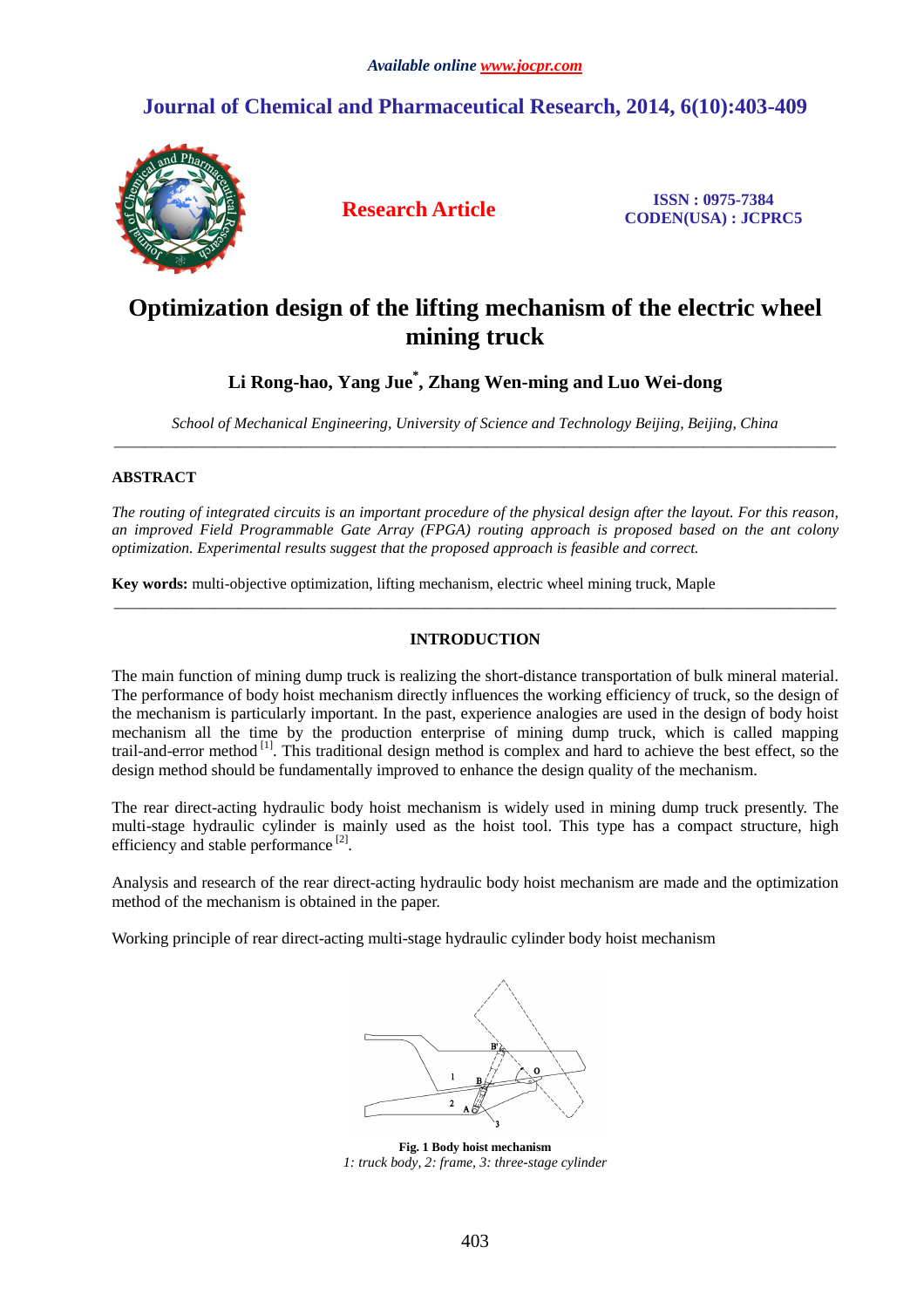A rear direct-acting body hoist mechanism using three-stage hydraulic cylinder is shown in Figure 1. Twin, three-stage hydraulic cylinders are mounted outside the main frame, double acting in the third stage. One side of the hydraulic cylinder is connected with frame by a spherical plain bearing (point A), and the other side is connected with body also by a spherical plain bearing (point B). The body is connected with frame at point O.

*\_\_\_\_\_\_\_\_\_\_\_\_\_\_\_\_\_\_\_\_\_\_\_\_\_\_\_\_\_\_\_\_\_\_\_\_\_\_\_\_\_\_\_\_\_\_\_\_\_\_\_\_\_\_\_\_\_\_\_\_\_\_\_\_\_\_\_\_\_\_\_\_\_\_\_\_\_\_*

When hoisting, body rotates around point O by the pushing of two hydraulic cylinders to unload material. After unloading, hydraulic cylinders draw back and the body rotates back to its initial position.

#### **MODELING AND ANALYSIS OF DUMPING PROCESS**

When a mining dump truck is hoisting in full load condition, the ore drop out with the rotation of body. It is difficult to simulate the motion of ore so that 'dumping line' is introduced in this paper  $[3, 4]$ . The ore is considered as dropping out if it has passed the dumping line, so its mass will no longer influence hoisting force of hydraulic cylinder, which greatly simplify the calculation of hoisting force.



**Fig. 2 hoisting body in full load working condition**

DE, EF, FG, and GD: inner side boundary of truck body, A: the joint to connect hydraulic cylinder with frame, B: the joint to connect hydraulic cylinder with body, O: the joint to connect frame with box, C: the mass center of body, L: the center of rear wheel.

As shown in Figure 2, a rectangular coordinate is established, where the point O is origin point, the forward direction of truck is X axis, and the downward direction is Y axis. A straight line ER is made through point E and angled  $\beta$  degrees ( $\beta$ : rest angle of ore) from x axis. ER that intersects line GF at point R is called dumping line. When truck body has rotated to α degree, point D, E, F, G, R and C rotate to D', E', F', G' , R' and C'. The truck body and the ore are regarded as research objects. It is assumed that body rotates in uniform speed in the hoisting process. The dynamical equation is as follows

$$
-M_{h o i s t} + M_{b o d y} + M_{o r e} = 0 \tag{1}
$$

Where  $M_{hois}$  is torque of hoisting force to origin point,  $M_{body}$  is torque of body gravity to origin point;  $M_{ore}$  is torque of gravity of the rest ore in body to origin point. It is assumed that the mass of ore in body distributes equally.

*More* is calculated using the following equation:

$$
M_{ore} = \begin{cases} -\rho B_{body} g[S_{\Delta D' E' G'} \times (x_{D'} + x_{E'} + x_{G'}) + S_{\Delta H' G' E'} \times (x_{H'} + x_{G'} + x_{E'})]/3 \text{ when } (\alpha < \alpha_1) \\ -\rho B_{body} gS_{\Delta D' E' H'} \times (x_{D'} + x_{E'} + x_{H'})/3 & \text{ when } (\alpha_1 \le \alpha \le \alpha_2) \\ 0 & \text{ when } (\alpha > \alpha_2) \end{cases} \tag{2}
$$

Where  $\rho$  is bulk density of the ore,  $B_{body}$  is the width of body,  $g$  is acceleration of gravity,  $a_1$  is ∠GER, and  $a_2$  is ∠DER.

The coordinate values of point D', E', F', and G' are calculated using the following equations:  $x_i = R_i \cos(\gamma_i - \alpha)$ ,  $y_i = R_i \sin(\gamma_i \cdot a)$ , where  $R_i$  is the distance between point O and point i (i= D', E', F', G'), and  $\gamma_i$  is the angel of line Oi to x axis.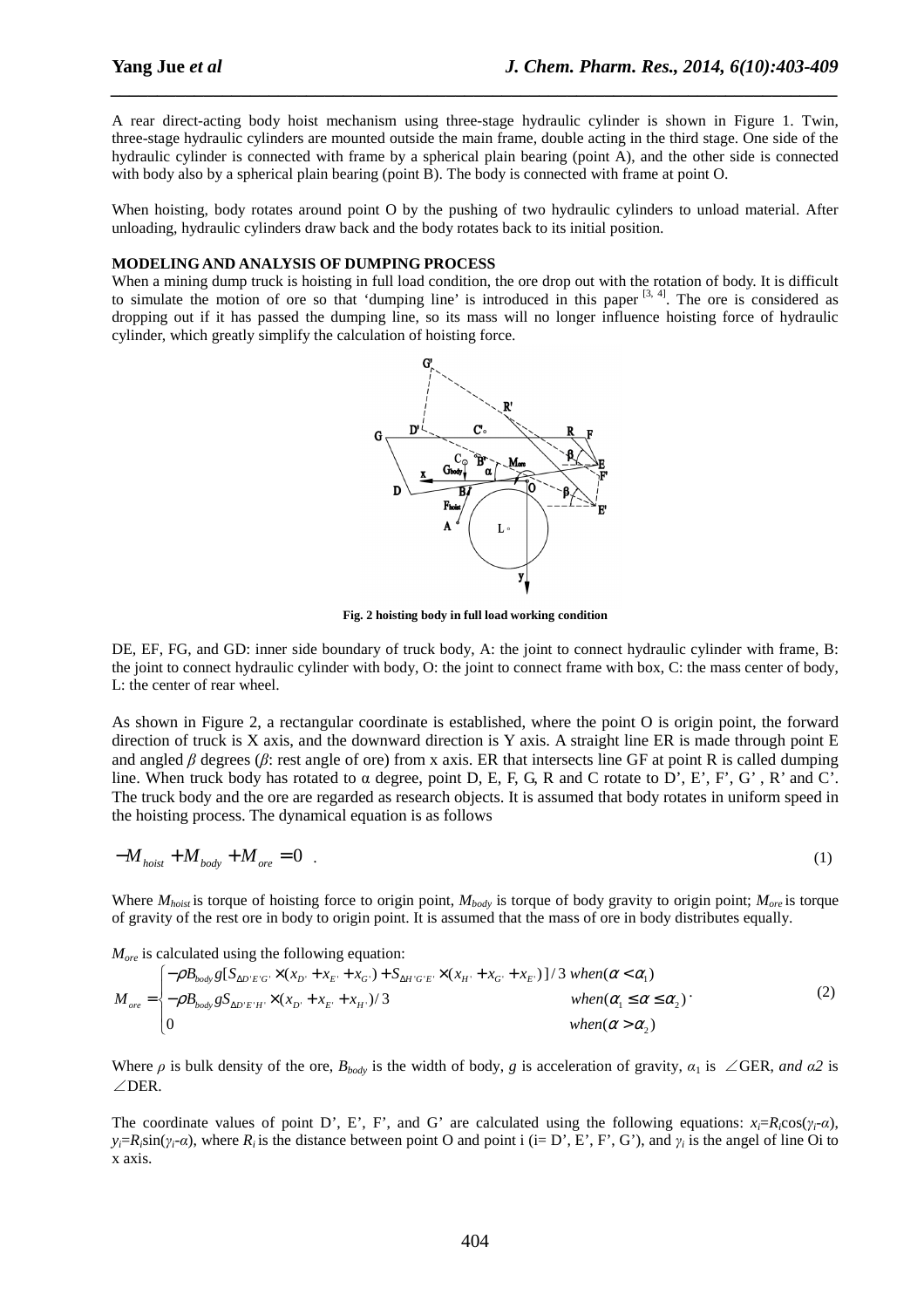The coordinate values of point R' is calculated using the following equations:

$$
x_{R'} = \begin{cases} [x_{E'} \tan \beta + (y_{G'} - y_{F'})x_{G'} / (x_{G'} - x_{F'}) + y_{E'} - y_{G'}]/[(y_{G'} - y_{F'}) / (x_{G'} - x_{F'}) + \tan \beta] \text{ when } (\alpha < \alpha_1) \\ [x_{E'} \tan \beta + (y_{D'} - y_{G'})x_{G'} / (x_{D'} - x_{G'}) + y_{E'} - y_{G'}]/[(y_{D'} - y_{G'}) / (x_{D'} - x_{G'}) + \tan \beta] \text{ when } (\alpha_1 \le \alpha \le \alpha_2) \\ x_{E'} & \text{ when } (\alpha > \alpha_2) \end{cases} \tag{3}
$$

*\_\_\_\_\_\_\_\_\_\_\_\_\_\_\_\_\_\_\_\_\_\_\_\_\_\_\_\_\_\_\_\_\_\_\_\_\_\_\_\_\_\_\_\_\_\_\_\_\_\_\_\_\_\_\_\_\_\_\_\_\_\_\_\_\_\_\_\_\_\_\_\_\_\_\_\_\_\_*

$$
y_{R'} = y_{E'} - (x_{R'} - x_{E'}) \times \tan \beta
$$
 (4)

The 150t mining dump truck is taken for an example. The body parameters are as follows,  $R_D=4773.1$ mm, *RE*=2978.1mm, *RF'*=2956.1mm, *RG'*=6037.3m, *γD*=186.7°, *γE*=12.8°, *γF*=36.6731°, *γG*=163.0°, *Bbody*=6100mm, ∠  $GER=37.7^{\circ}, \angle DER=54^{\circ}, \alpha_{max}=60^{\circ}, \rho=1.8x10^{12}kg/mm^3, \beta=45^{\circ}.$ 

The change curve of material mass in dumping process is shown in Fig. 3. The mass of material decreases from  $15\times10^4$ kg to  $14\times10^4$ kg with the hoisting angle increasing from 0° to 23°, which means only 6.67% material has been unloaded in the first stage.



The torque that is taken by hoisting force about origin point is shown in Fig. 4. The torque decreases from  $3.25\times10^6$ Nm to  $2.75\times10^6$  Nm with the hoisting angle increasing from 0° to 20°, which means the torque decrease only 15% in the first stage.

#### **OPTIMIZATION DESIGN OF HYDRAULIC HOISTING MECHANISM**

Objective function. The following evaluation parameters of performance are considered in the design of the rear direct-acting hydraulic hoist mechanism.

Initial hoisting force. Minimizing the hoisting force of the first stage cylinder in initial state *F* is an optimization objective.

$$
f_1(X) = F \to \min \quad . \tag{5}
$$

Based on moment balance, the hoisting force of the first stage cylinder in initial state *F* is

$$
F = \frac{m_{body}g\left|x_b\right| + m_{ore}g\left|x_s\right|}{2|OH|}.\tag{6}
$$

Where  $m_{body}$  is body mass,  $m_{ore}$  is ore mass, *g* is acceleration of gravity,  $x_b$  is abscissa of body mass center in initial state,  $x<sub>s</sub>$  is abscissa of ore mass center in initial state,  $|OH|$  is the distance between point O and line AB and is calculated using  $|OH|=|y_Bx_A-y_Ax_B|/((y_A-y_B)^2+(x_A-x_B)^2)^2$ .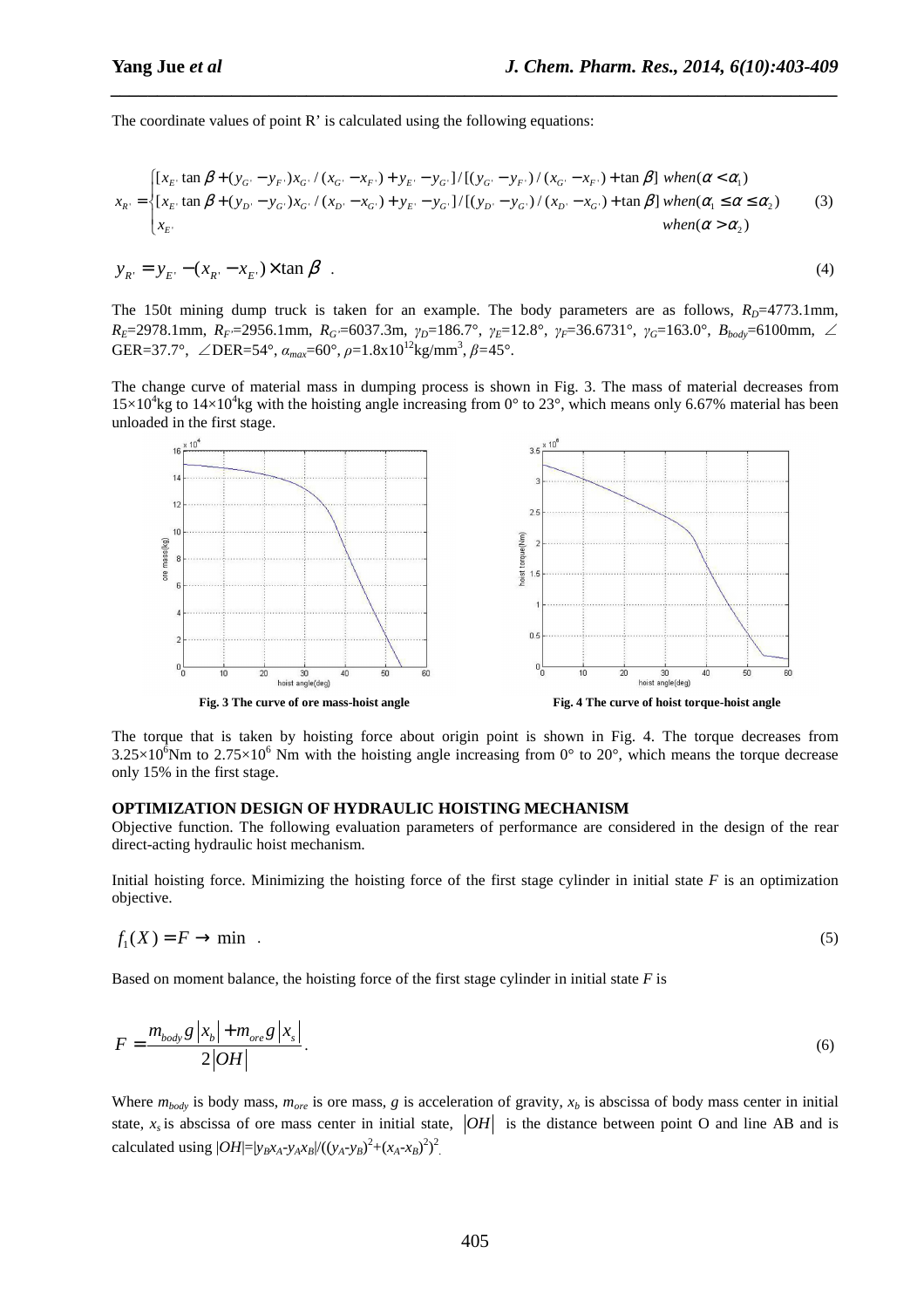The first objective function is

$$
f_1(X) = \frac{(m_{body}x_b + m_{stone}x_s)g\sqrt{(y_A - y_B)^2 + (x_A - x_B)^2}}{2|y_Bx_A - y_Ax_B|}.
$$
\n(7)

*\_\_\_\_\_\_\_\_\_\_\_\_\_\_\_\_\_\_\_\_\_\_\_\_\_\_\_\_\_\_\_\_\_\_\_\_\_\_\_\_\_\_\_\_\_\_\_\_\_\_\_\_\_\_\_\_\_\_\_\_\_\_\_\_\_\_\_\_\_\_\_\_\_\_\_\_\_\_*

Maximum stroke of hoisting cylinder. The decrease of maximum stroke of hoist cylinder reduces the hoist volume and makes it be mounted easily on the frame. Minimizing the maximum stroke of hoist cylinder *L* is the second optimization objective.

$$
f_2(X) = L \to \min. \tag{8}
$$

The maximum stroke of hoist cylinder is

$$
L = |AB'| - |AB| \tag{9}
$$

Where |*AB*| is the fitting length of hoist cylinder, |*AB*'| is the maximum length of hoist cylinder (hoist angle is *θ*).

When the hoist cylinders reach the extreme position, point B moves to point B'. The coordinate value of point B'  $(x_B, y_B)$  is calculated using  $x_B = x_B \cos\theta + y_B \sin\theta$  and  $y_B = y_B \cos\theta - x_B \sin\theta$ .

The second objective function is

$$
f_2(X) = \sqrt{(x_B \cos \theta + y_B \sin \theta - x_A)^2 + (y_B \cos \theta - x_B \sin \theta - y_A)^2} - \sqrt{(x_A - x_B)^2 + (y_A - y_B)^2}
$$
 (10)

The arm of hoist force when the second stage cylinder starts to stretch out. In the three-stage cylinder hoisting process, because of the sudden change of inner diameter of cylinder, oil pressure changes abruptly, which is especially obvious at the moment when the second stage starts to stretch out. Maximizing the length of the hoist force arm when the second stage cylinder starts to stretch out is the third optimization objective.

As shown in Fig.2, when point B moves to point B" (AB"⊥OB"), the length of the arm of hoist force reaches the max. As shown in Fig.4, hoist torque reduces slowly when the body rotates from 0 degree to 20 degree. It is assumed that the length of every stage of cylinder is equal to each other's. When the second stage starts to stretch out, point B on the body moves to point B". At this moment, the length of the cylinder is

$$
|AB''| = |AB| + S - \Delta L_{fix}.
$$
\n<sup>(11)</sup>

Where ∆*Lfix* is the difference value between the fitting length and the minimum length of hoist cylinder, and S is stroke of one stage cylinder and calculated using the following equation:  $S = (\vert AB \vert - \vert AB \vert) / N$ . (12)

*N* is the number of stage.

At this moment, the angel between line AB" and B"O is

$$
\angle AB''O=\arccos\frac{|OB''|^2+|AB''|^2-|OA|^2}{2|OB''||AB''|}.
$$

Where  $|OA|$  is the distance between point O and A, which is calculated by the equation  $|OA|^2 = x_A^2 + y_A^2$ ,  $|OB''|$  is the distance between point O and B",  $|OB| = |OB''|$ , which is calculated by the equation  $|OB|^2 = x_B^2 + y_B^2$ .

When ∠*AB"O*=90°, *OB*⊥*AB"*. In this condition, the length of hoist force arm reaches the max.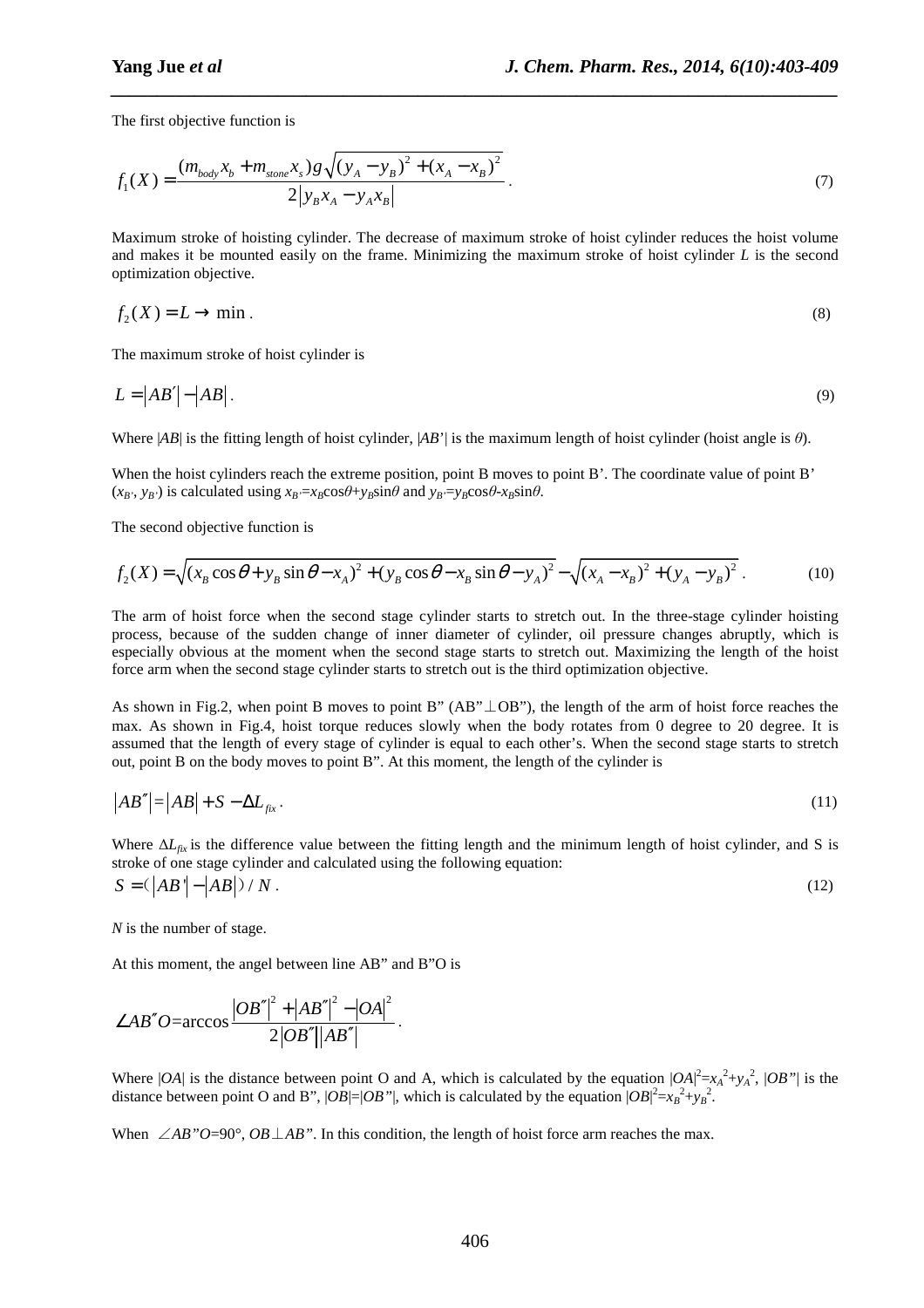The third objective function is

$$
f_3(X) = \left| \arccos \frac{|OB|^2 + |AB''|^2 - |OA|^2}{2|OB||AB''|} - \frac{\pi}{2} \right|.
$$
 (13)

*\_\_\_\_\_\_\_\_\_\_\_\_\_\_\_\_\_\_\_\_\_\_\_\_\_\_\_\_\_\_\_\_\_\_\_\_\_\_\_\_\_\_\_\_\_\_\_\_\_\_\_\_\_\_\_\_\_\_\_\_\_\_\_\_\_\_\_\_\_\_\_\_\_\_\_\_\_\_*

Design variable. In the design of rear three-stage direct-acting hydraulic hoist mechanism, the main task is determining the position of point A and B, which means determining the coordinate values of point  $A(x_4, y_4)$  and  $B(x_B, y_B)$ .

The optimization is simplified on the basis of practical design. Point B changes along with a line that parallels to the floor of the body, so  $y_B = kx_A + b$ . Point A is always concentric with the joint that connects the frame and rear axle, so *yA* is determined by the plane of the frame.

The design variables are simplified to

$$
X = [x_A, x_B]. \tag{14}
$$

Constraint condition

Boundary constraint. According to the structure dimensions of truck and the requirements of mounting, the allowance ranges of variation of design variables are given. These upper limits and lower limits that limit the value of design variables are boundary constraints.

#### 2550≤*xA*≤3250; 2300≤*xB*≤3000.

The constraint of the fitting length of cylinder. In order to ensure safety, the initial fitting length and the maximum stroke should meet the following inequality.

$$
|AB| \ge L_{\min} + \Delta L_{fix} \tag{15}
$$

$$
\left|AB'\right| \le L_{\text{max}} - \Delta L_{fix} \tag{16}
$$

Where *Lmin* is the minimum length of the hoist cylinder, and *Lmax* is the maximum length of the hoist cylinder.

Noninterference constraint. It should be ensured that hoist cylinders don't interfere with rear wheel. In this paper, the minimum distance between cylinder and rear wheel is 100mm.

When the cylinder hoist to the extreme position, the distance between the center of rear wheel (point  $L(x_L, y_L)$ ) and line AB' should meet the following inequality,

$$
l = \frac{\left| (y_{B'} - y_A)x_{L'} + (x_A - x_{B'})y_{L'} + (x_{B'}y_A - x_Ay_{B'}) \right|}{\sqrt{\left( y_{B'} - y_A \right)^2 + \left( x_A - x_{B'} \right)^2}} \ge R + 100. \tag{17}
$$

R is tire radius.

#### **ANALYSIS OF OPTIMIZATION RESULT**

The optimization design is based on the 150t dump truck. The truck parameters are as follows,  $m_{body}=22000$ kg, *mstone=*154000kg, *xb*=2400mm, *xs*=1773mm, *θ*=60°, *Lmax*=3950mm, *Lmin*=1480mm, *N*=3, ∆*Lfix*=20mm, *R*=1616.5mm, *X*<sub>L</sub>=756mm, *y*<sub>L</sub>=1947mm. The coordinate value of point A and B of y axis are *y*<sub>A</sub>=1700mm, *y*<sub>B</sub>=0.1584*x*<sub>A</sub>-87.

The response surfaces of three sub-goals are plotted by Maple software and shown as Fig. 5, Fig. 6, and Fig.7. The constraints are shown in Fig. 8, and the shadow area is value range of design variables  $[5]$ .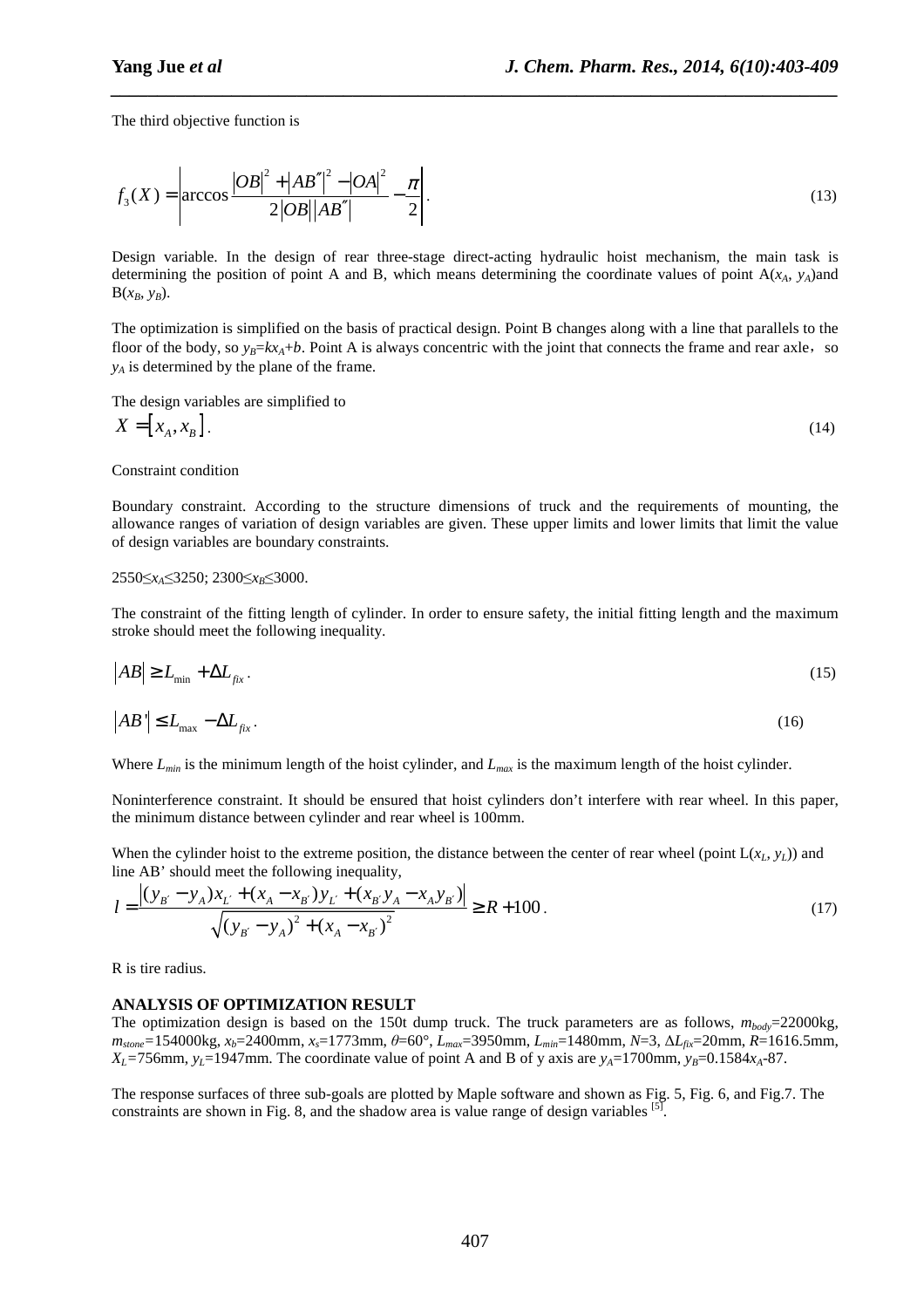

*\_\_\_\_\_\_\_\_\_\_\_\_\_\_\_\_\_\_\_\_\_\_\_\_\_\_\_\_\_\_\_\_\_\_\_\_\_\_\_\_\_\_\_\_\_\_\_\_\_\_\_\_\_\_\_\_\_\_\_\_\_\_\_\_\_\_\_\_\_\_\_\_\_\_\_\_\_\_*

The variation range of each sub-goal is determined

$$
\alpha_j \le f_j(X) \le \beta_j \,. \tag{18}
$$

And the tolerance of each sub-goal is

$$
\Delta f_j(X) = \frac{\beta_j - \alpha_j}{2}.\tag{19}
$$

**Table 1 Variation range of sub-goals** 

| Sub-goal   | Variation range of sub-goals |                      |                      |  |  |  |  |
|------------|------------------------------|----------------------|----------------------|--|--|--|--|
|            | $\alpha_i$                   |                      | $\Delta f_i(X)$      |  |  |  |  |
| $f_1(X)$   | $7.4594\times10^{5}$         | $8.2182\times10^{5}$ | $0.3794\times10^{5}$ |  |  |  |  |
| $f_2(X)$   | 2313.6                       | 2400                 | 43.2                 |  |  |  |  |
| $f_{3}(X)$ | 0.3641                       | 5.0331               | 2.3345               |  |  |  |  |

The variation range of each subgoal is shown in Table 1. As shown in Table 1, the variation ranges of sub-goal 2 and sub-goal 3 are very narrow, so they are translated to constraints:  $f_2(X) \le 2350$ ,  $f_3(X) \le 2$ . The sub-goal 1 is the only objective function.

The optimization is made in Maple software based on direct search method. The optimization results are shown in Table 2. As the optimization result shown, the initial force reduces 5.59%, the stroke of hydraulic cylinder reduces 0.64%, and when the second stage begins to stretch out, the hoist arm almost reach the max.